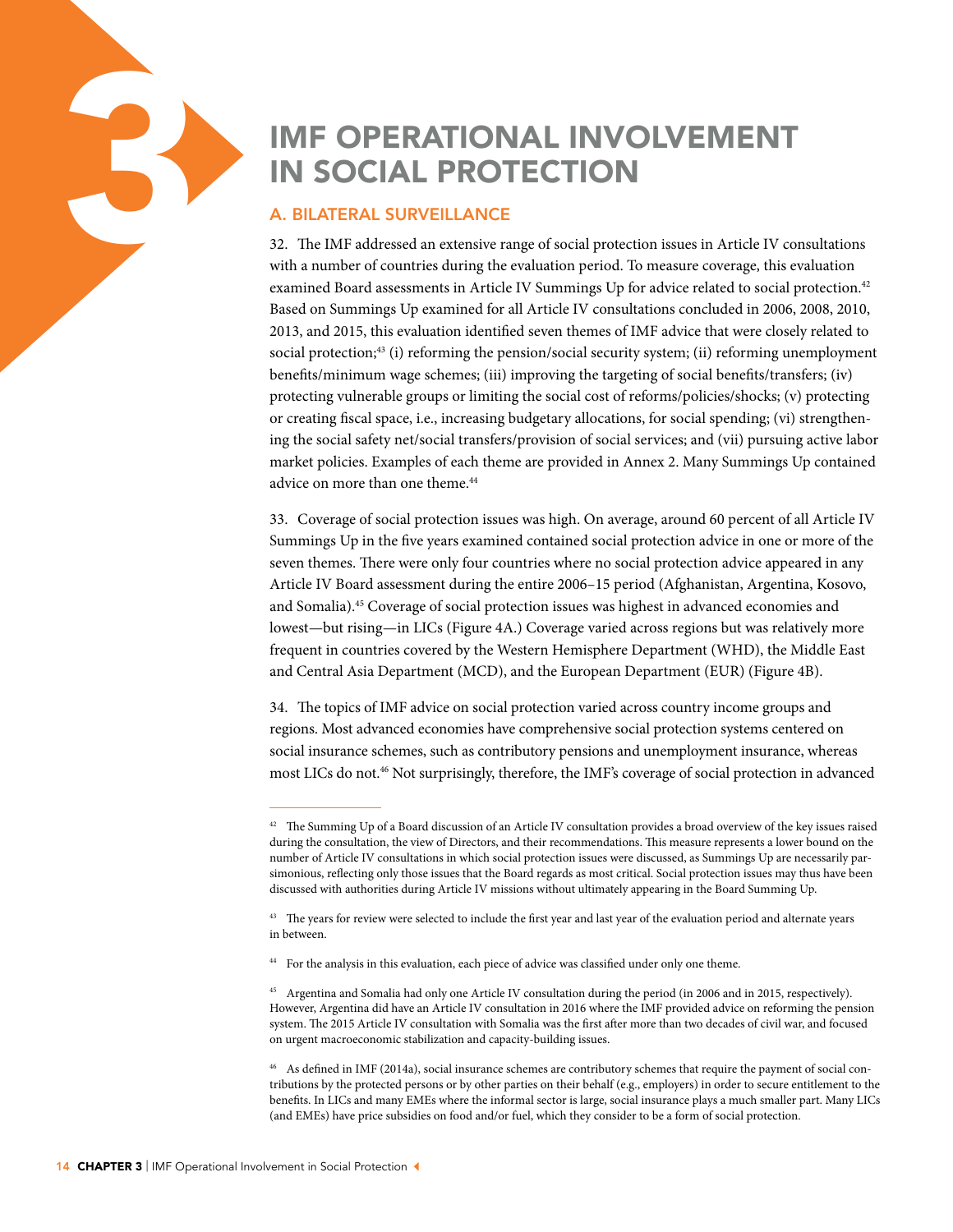### FIGURE 4. INCIDENCE OF SOCIAL PROTECTION ADVICE IN ARTICLE IV CONSULTATIONS



Source: IEO.

economies focused mainly on modifying aspects of the existing social protection system (e.g., reforms to the pension and/or social security system, reforms to unemployment insurance, and greater use of active labor market policies), while coverage in LICs emphasized the need to protect vulnerable groups against the impact of reforms or external shocks and to develop or expand social protection schemes (Figure 5). Coverage in EMEs was more evenly distributed across key identified topics. As for coverage across regions, pension and social security reforms were the dominant theme in EUR countries, while protecting vulnerable groups and expanding social spending were the dominant themes in AFR, APD, and MCD countries.

35. IMF country teams provided advice on social protection policies largely with the aim of addressing fiscal, labor-market, and other core macroeconomic concerns, but also to reduce income inequality:

▶ *Fiscal consolidation and long-term fiscal sustainability:* Concerns about large fiscal deficits and growing public debt in many advanced economies (and some EMEs) prompted the IMF to press for fiscal consolidation in the short and medium term; in pushing for fiscal retrenchment, the IMF often stressed entitlement reform as a key component (e.g., Bulgaria, United States). Long-term fiscal sustainability was the principal factor motivating the IMF's work on reforming public pension schemes in advanced economies and EMEs

**B. By Region** 100% hare of Article IV Summings Share of Article IV Summings 80% Jp for the region Up for the region 60% 40% 20% 0% 2006 2008 2010 2013 2015 ■ Africa ■ Asia-Pacific ■ Europe<br>le East and Central Asia ■ Western Hemisphere  $\blacksquare$  Middle East and Central Asia

> (e.g., Cyprus, Dominican Republic, El Salvador, Ireland, Japan). As noted in Heller (2017), many of these countries are rapidly aging and will have a high elderly dependency burden by 2050, raising the prospect that they could face social stresses as their public sectors are exposed to significant future explicit or implicit pension liabilities borne by a shrinking active labor force.

▶ *Expenditure efficiency:* In many EMEs and LICs, the IMF recommended targeted social protection policies to improve expenditure efficiency while protecting the vulnerable. For example, a common strand of advice in these countries was to reduce or eliminate generalized food and/or energy price subsidies in favor of "better targeted" social safety net programs. While such price subsidies are not usually categorized as social protection policies, in many countries they have a social protection element. As discussed in Feltenstein (2017), during the evaluation period the IMF recommended food or fuel price subsidy reforms in up to a quarter of all Article IV Summings Up across the membership, with the highest incidence of such advice observed in MCD countries (e.g., Egypt, Jordan, Morocco, Tunisia) (Figure 6A).47 The same Summings Up also contained advice to introduce measures to limit the negative impact of price subsidy reform on vulnerable groups in about 50 percent of the cases, and advice to use the fiscal savings

This was based on a review of Board assessments in Article IV Summings Up in 2006, 2008, 2010, 2013, and 2015 for instances where Directors urged the authorities to eliminate, reform, or better target subsidies on food or fuel. Price subsidy reform per se was not counted as one of the themes of social protection advice described in Annex 2.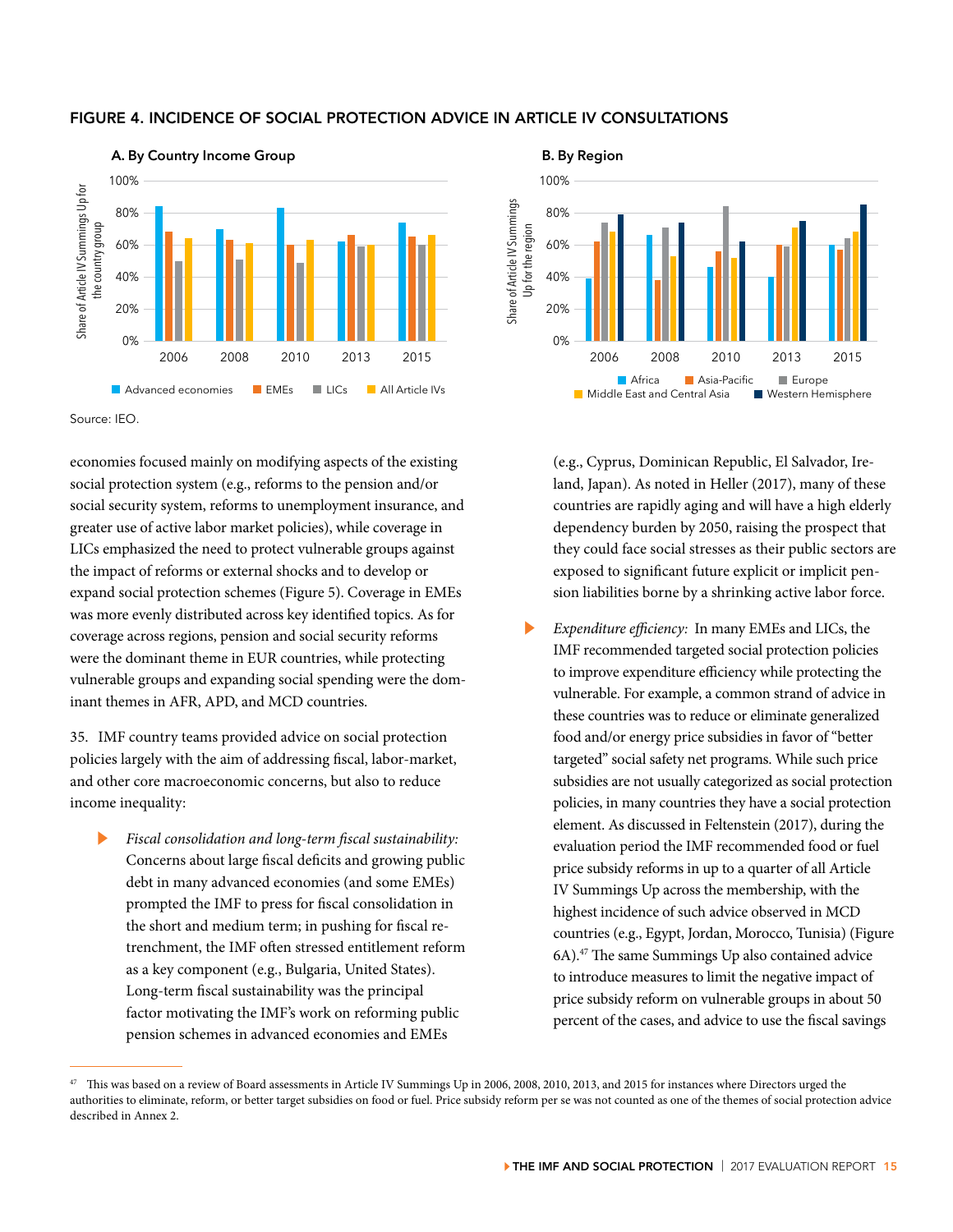







Source: IEO.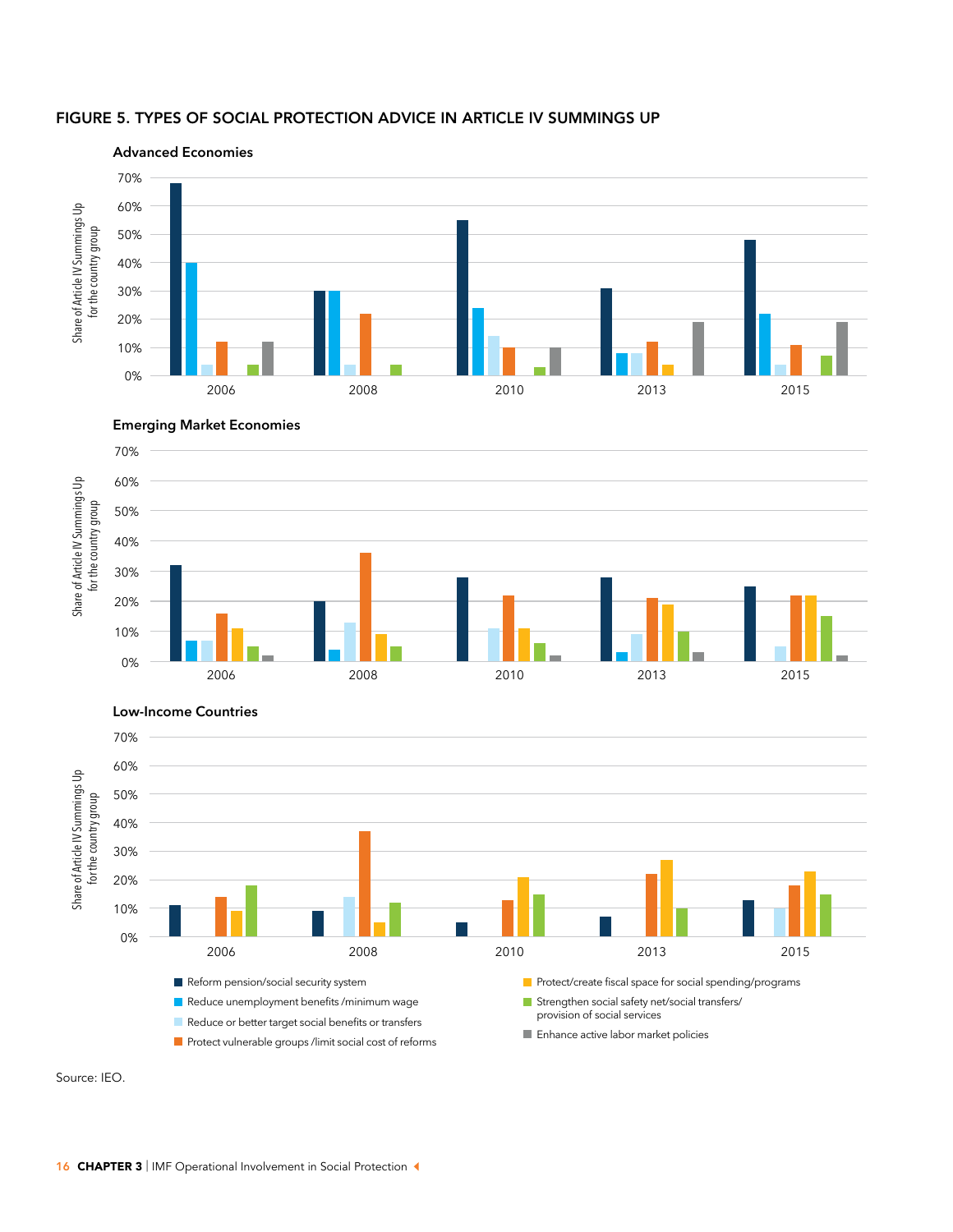

# FIGURE 6. FOOD AND/OR FUEL SUBSIDY REFORM ADVICE IN ARTICLE IV CONSULTATIONS

*A. Article IV Summings Up with advice to reform food/fuel price subsidies*





from price subsidy reform for social spending in up to 23 percent of these cases (Figure 6B).<sup>48</sup>

▶ *Unemployment, employment, and labor force participation:* The impact of the global financial crisis shifted the

80% **Low–Income Countries** 80%



advice that also had advice to protect vulnerable groups advice that also had advice to create fiscal space for

IMF's attention toward active labor market policies and unemployment benefit reforms to address protracted, elevated levels of unemployment in many advanced economies and some EMEs. In these countries, the

Share of Summings Up with food/fuel subsidy reform advice that also had advice to create fiscal space for social spending

Given the conciseness of Summings Up, this likely underestimates the extent to which the IMF took account of social protection concerns when advising countries to eliminate/reform food or fuel price subsidies.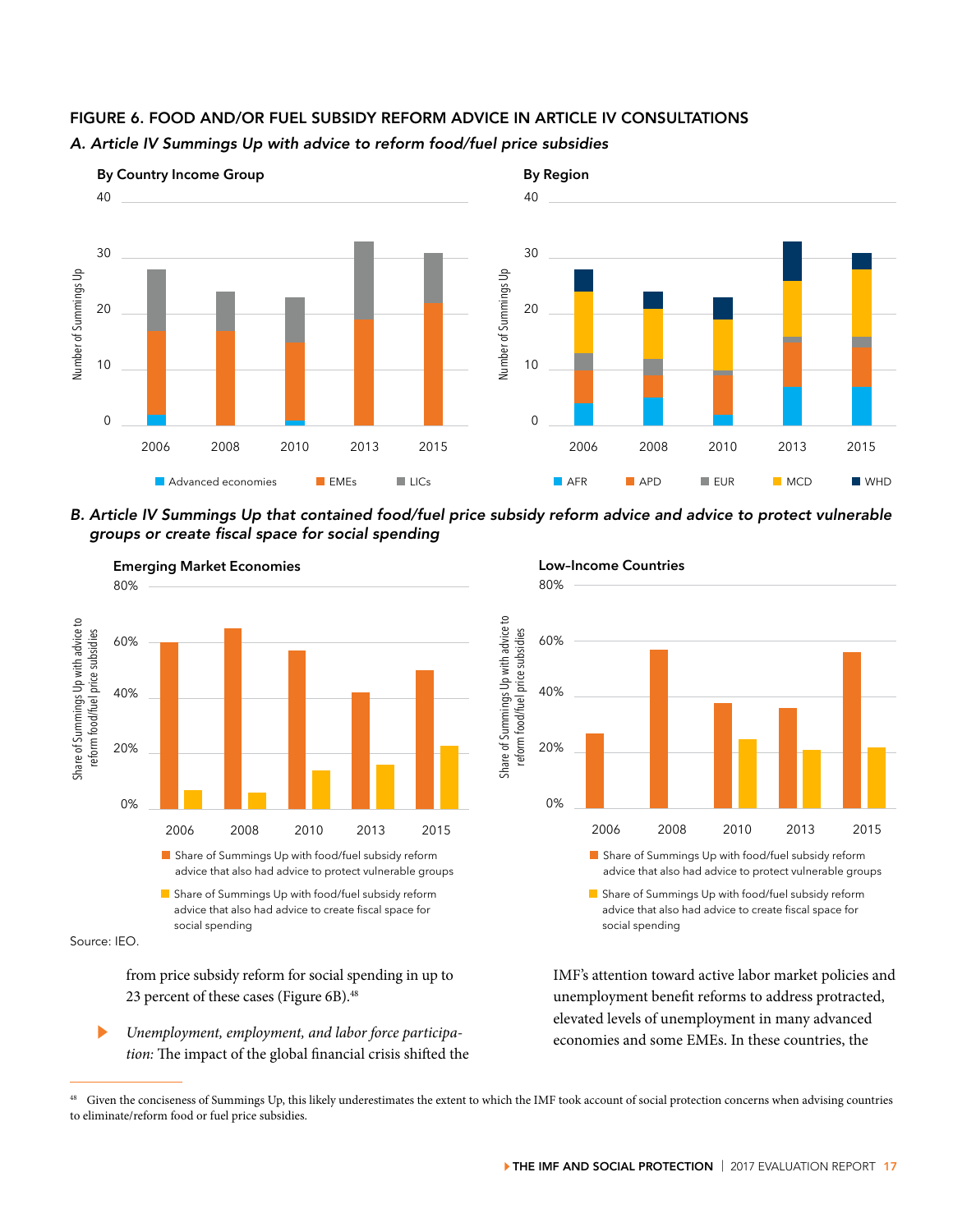IMF advised reducing employment protection and expanding social protection ("flexicurity") to lessen labor market duality (e.g., Korea); lowering social security contribution rates (reducing the labor tax wedge) to stimulate employment demand (e.g., Bulgaria); supporting job search and skills acquisition (e.g., Latvia); or changing pension benefit provisions that could contribute to workers dropping out of the labor market or opting to limit their participation (e.g., Japan).

- ▶ *Domestic saving:* The IMF encouraged some advanced and emerging market economies to strengthen social safety nets to reduce domestic saving. This motivation—which featured also in multilateral surveillance, notably External Sector Reports—was based on the argument that "weaker safety nets tend to distort saving rates upwards" resulting in excess current account surpluses that contribute to global imbalances (IMF, 2015b). This argument was usually applied to countries in Asia (e.g., China, Korea, Malaysia, and Singapore).
- Income inequality: The IMF encouraged some countries to strengthen social safety nets to reduce income inequality (e.g., Bolivia, Ethiopia, Korea). This motivation largely drew on IMF research on inequality and growth, notably Berg and Ostry (2011), and the policy implications suggested therein for improving income distribution, including social protection policies such as social assistance spending and active labor market policies.

36. IMF staff have provided increasing background and analysis on social protection issues in Selected Issues Papers as part of Article IV consultations. On average, over one-fifth of Article IV consultations featuring social-protection advice in the Summing Up in 2006, 2008, 2010, 2013, and 2015 had one or more SIPs focusing on social protection issues. The share of Article IV consultations with one or more social-protection-related SIPs in the total number of consultations with accompanying SIPs rose from an average of 23 percent in 2006–11 to an average of

45 percent in 2012–15.49 In terms of papers, the share of socialprotection-related SIPs in the total number of SIPs rose from an average of 9 percent in 2006–11 to an average of 15 percent in 2012–15 (Figure 7A). Most of these SIPs were prepared for advanced and emerging market economies (Figure 7B); some countries had more than one social-protection-focused SIP in the same Article IV consultation. By contrast, the share of SIPs discussing social protection issues in LICs was relatively small.<sup>50</sup>

37. In many advanced and emerging market economies in particular, these SIPs were a way for the IMF to contribute its analysis to an ongoing policy debate in the country. For example, pension reform loomed large in Article IV discussions during the evaluation period; most advanced economies had one SIP on the topic every few years, and over one-third of EMEs had one or more SIPs on pension reform during the past decade. Labor market reforms were another area where the IMF contributed to the policy debate, particularly in Europe but also increasingly in other advanced and emerging market economies facing high unemployment in the wake of the global crisis. In a number of EMEs, SIPs discussed social protection policies in the context of improving expenditure efficiency and, after 2010, in the context of achieving "inclusive growth." In LICs, SIPs on social protection were usually part of the discussion on poverty reduction as well as inclusive growth.

38. In line with its mandate, the IMF's Article IV analysis of social protection issues generally had a macroeconomic rather than a social focus. For example, Heller (2017) notes that while IMF staff focused on macro-critical issues associated with existing pension systems, such as fiscal sustainability and the shortterm expenditure burden, they typically did not address social issues such as the extent of pension coverage in the population or the adequacy of the pension replacement rate. The social sustainability of the pension system (i.e., the extent to which social protection objectives were accomplished and perceived as satisfactory by citizens) was rarely analyzed. Interviews for this evaluation revealed that often these social issues related to fundamental decisions that were considered by staff and authorities alike to lie outside the IMF's mandate.

<sup>49</sup> The number included SIPs prepared for a cluster of countries from different income categories, such as the Eastern Caribbean Currency Union (comprised of EMEs and LICs).

<sup>50</sup> On average over the past decade, LICs accounted for about 20 percent of all SIPs; advanced economies, around 30 percent; and EMEs, around 45 percent.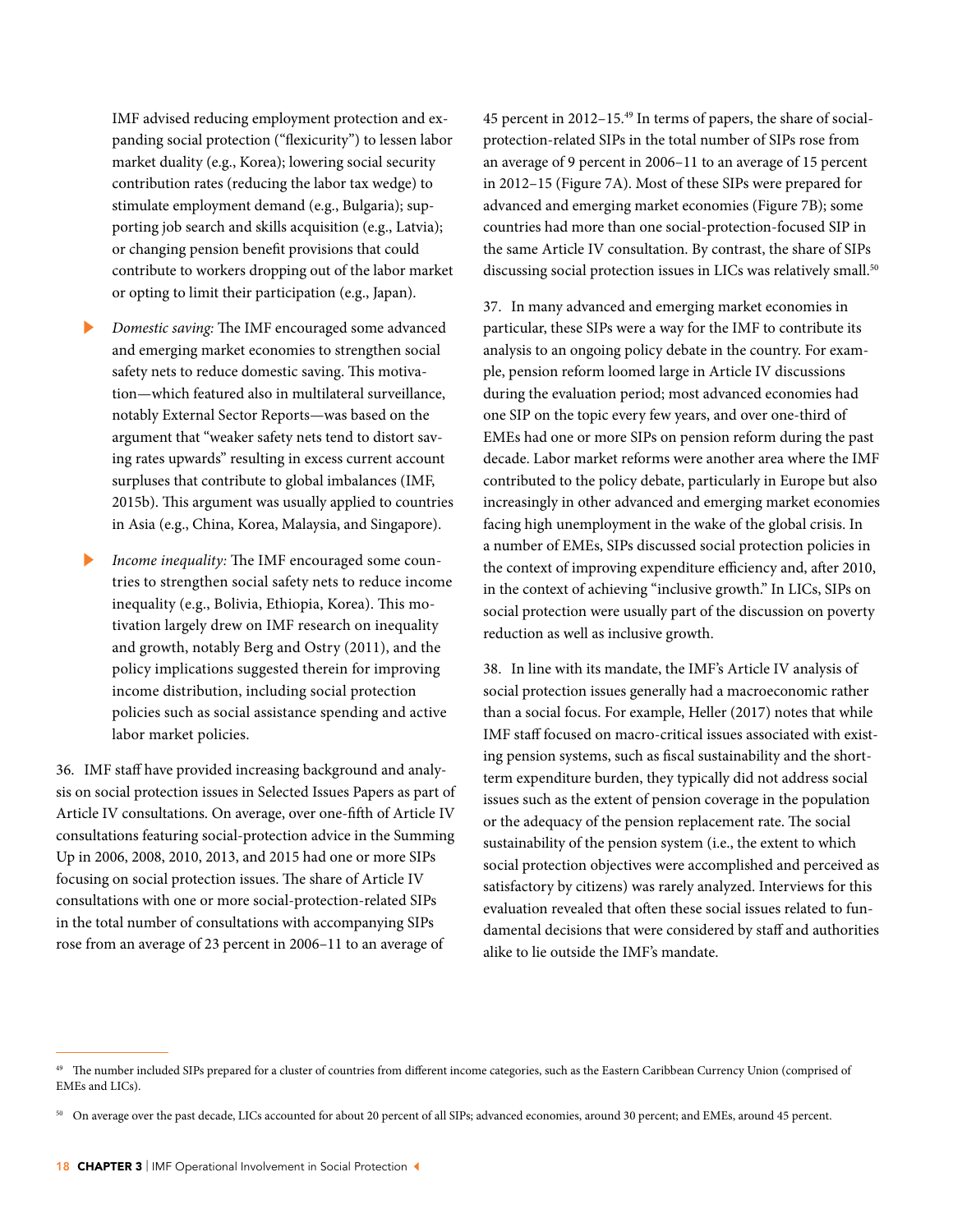# FIGURE 7. SELECTED ISSUES PAPERS DISCUSSING SOCIAL PROTECTION ISSUES

*A. Selected Issues Papers discussing social protection issues, as a share of total Selected Issues Papers issued in the calendar year*



*B. Selected Issues Papers discussing social protection issues, as a share of 2006–15 Selected Issues Papers for each country income group*



Source: IEO.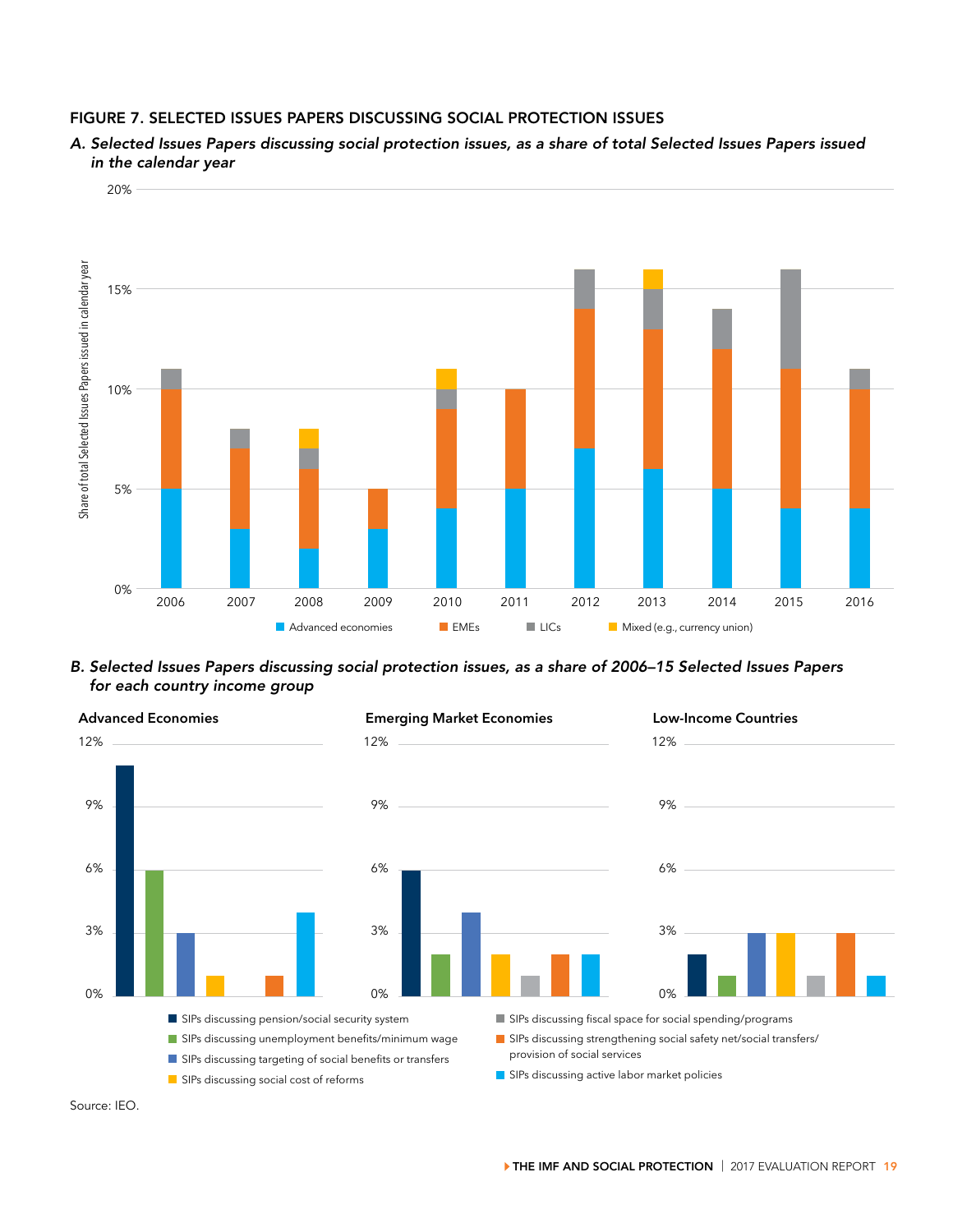39. Staff 's analysis sometimes lacked much depth as it moved beyond "core macroeconomic" concerns. IMF staff did quite detailed analytical work on a range of issues, as noted above, but coverage became more formulaic as staff tried to link social protection with some of the newer areas of IMF emphasis, such as addressing income inequality. For example, this evaluation found little useful analysis to support generic exhortations to increase social protection to promote "inclusive growth." A review of SIPs on inclusive growth for EME Article IV consultations during 2006–15 found very few that substantially addressed the link between growth and poverty or inequality in a specific country, let alone how social protection fit into the picture.51 Several papers simply referred to Berg and Ostry's (2011) research on the link between inequality on growth spells without explaining its relevance to the country in question; some relied on rather mechanical aggregate benchmarking against other countries done by others, without providing their own analysis. Staff explained to the IEO that data limitations, specifically the availability of comprehensive household survey data, restricted their ability to conduct a thorough customized analysis in many countries. The first batch of "inequality pilot" Article IVs contained a deeper analysis of inequality and poverty outcomes, but very few (e.g., Bolivia) included a serious attempt to use the analysis to build beyond the rather generic recommendations for social protection offered during the consultations.<sup>52</sup>

40. Staff 's analysis sometimes lacked sufficient country-specific knowledge. For example, the evaluation found that IMF staff, in advising some advanced economies (e.g., Korea and Singapore) to reinforce/expand social welfare programs, could have done more to incorporate societal preferences on the size and scope of the social protection system. Similarly, IMF advice to countries to "improve the social safety net" in order to lower the domestic saving rate was not found, in most cases, to be supported by much explanation or analysis as to what kind of social safety net measures should be improved, how they would affect the domestic saving rate, and by approximately how much. Instead, such advice seemed to be simply drawn from a comparison with the "social spending norm" calculated in the

IMF's external balance assessments.53 In LICs, outside experts interviewed by the IEO observed that IMF staff tended to "mechanically" recommend conditional cash transfers without analyzing if other types of transfers might be more appropriate for the particular country or situation.

41. Country authorities interviewed for this evaluation expressed mixed views about the IMF's effectiveness in the surveillance context. Many country authorities interviewed for this evaluation did not recall having any significant dialogue with the IMF on social protection. Those who did sometimes noted that when the IMF's recommendations on social protection were generic or based on a mechanical application of an empirical methodology or benchmarking, they were often seen as not being particularly relevant in their country circumstances and not sufficiently respectful of their country's social and cultural characteristics and values. In fact, some country authorities indicated that IMF projections, e.g., about long-run fiscal sustainability, that were insufficiently tailored to country circumstances could do more harm than good (by "scaring the public" in the words of one Executive Director). On the other hand, when IMF country teams delved more deeply into the issues (including meeting with the appropriate country experts on such matters) and presented critical analysis in a sensitive way, pointing out inequities, misallocations, and best practices, their work was considered to have value-added in informing the policy debate in the country. That said, however, not many country authorities interviewed were familiar with staff analyses contained in SIPs, and it is not clear that these analytical contributions were followed through with much broader outreach.

# B. PROGRAMS

42. The IMF approved over 170 arrangements during 2006–15 (Figure 8). In 2008, Iceland became the first advanced economy in more than three decades to receive IMF financial support. As the crisis spread in Europe, the IMF extended financial support to four euro area members. Among EME member countries, almost 40 percent had IMF-supported programs approved during the evaluation period, most of them to help cope with

<sup>&</sup>lt;sup>51</sup> Most of the SIPs on inclusive growth were written during the second half of the evaluation period, when the Fund began to give this topic some attention. The review included SIPs on Angola (2014), Azerbaijan (2011), Chile (2014), Colombia (2015), India (2008, 2014), Kazakhstan (2014), Lithuania (2013), Morocco (2013), Namibia (2013), Philippines (2015), Suriname (2014), and Uruguay (2015).

<sup>&</sup>lt;sup>52</sup> IMF staff began the first round of the pilot project on mainstreaming "emerging macro-critical issues" such as income inequality in Article IV surveillance in 2015. The "inequality pilots" included Bolivia, Colombia, Ethiopia, Korea, Kyrgyz Republic, Malawi, and the Republic of Congo.

<sup>53</sup> According to Phillips and others (2013), social spending in the external balance assessment methodology is captured by public health spending as a ratio to GDP.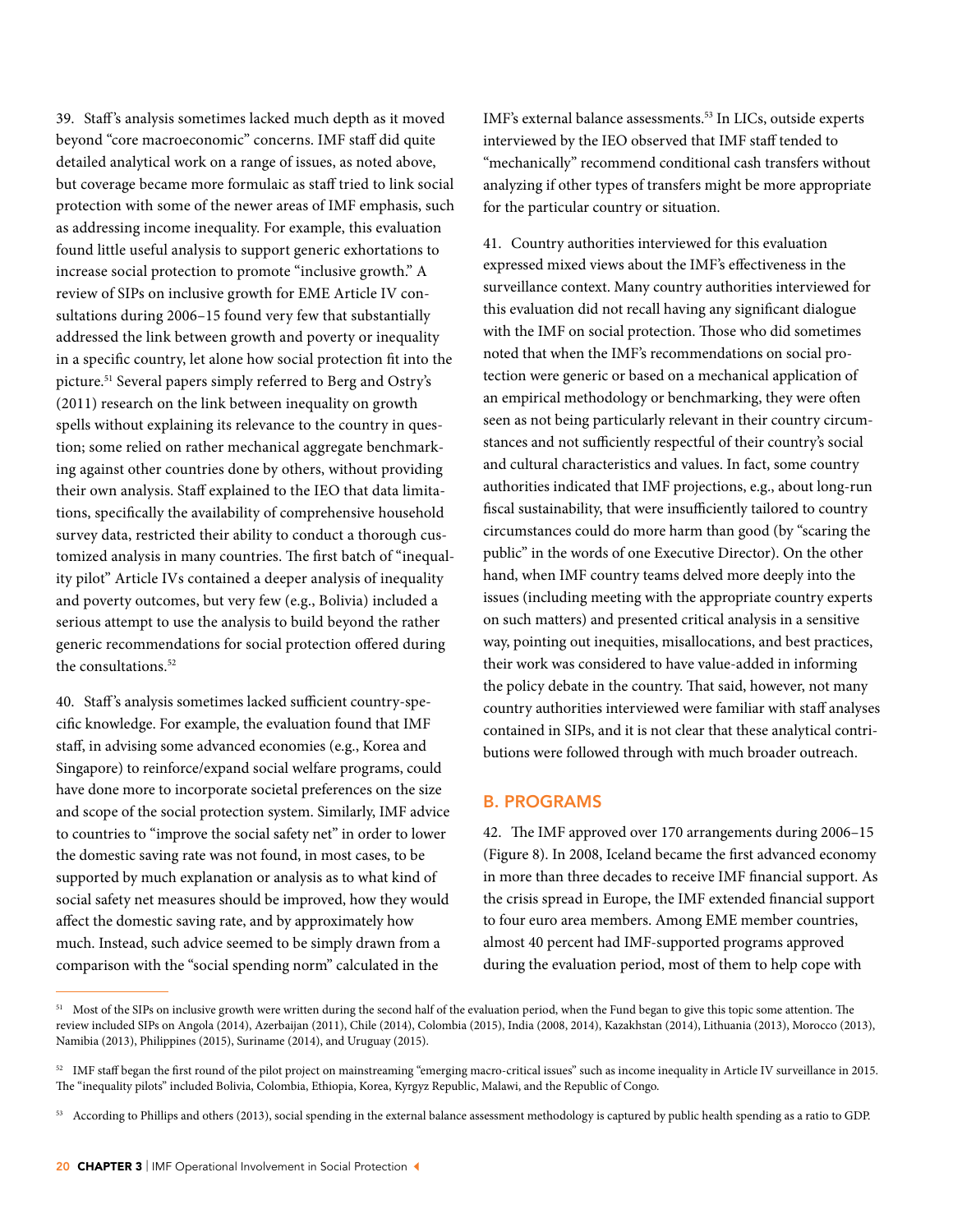

### FIGURE 8. IMF ARRANGEMENTS, BY YEAR APPROVED

Note: Includes arrangements under: Extended Credit Facility (ECF); Extended Fund Facility (EFF); Exogenous Shocks Facility (ESF); Flexible Credit Line (FCL); Precautionary Credit Line (PCL; replaced by the PLL in 2011); Precautionary and Liquidity Line (PLL); Poverty Reduction and Growth Facility (PRGF; replaced by the ECF in 2010); Policy Support Instrument (PSI); Stand-By Arrangement (SBA); Standby Credit Facility (SCF). Blended arrangements were counted as one.

Source: IMF.

the effects of the global recession. Just over half of all low-income member countries had IMF-supported arrangements approved during the evaluation period. Most of these countries had multiple arrangements, and most of the arrangements were concessional, funded by the Poverty Reduction and Growth Trust (PRGT).

43. On average, around 10 percent of IMF-supported arrangements approved during 2006–15 included structural conditionality explicitly to strengthen or better target social protection (Figure 9). This number is based on a review of the IMF Monitoring of Fund Arrangements (MONA) database for prior actions, structural performance criteria, or structural benchmarks classified under "other social sector reforms (e.g., social safety nets, health, and education)."<sup>54,55</sup> These measures typically sought to improve the targeting of social protection programs and/or increase their coverage to protect the vulnerable during fiscal adjustment. They were found in advanced

economy, EME, and LIC programs. Examples include structural benchmarks to implement a new (better targeted) social protection system (Armenia: 2009 SBA; Cyprus: 2013 EFF); increase the coverage of the public conditional cash transfer system (Dominican Republic: 2009 SBA; Paraguay: 2006 SBA); and design a strategy to strengthen the social safety net (Latvia: 2008 SBA; Pakistan: 2008 SBA).

44. An increasing share of LIC programs included social and other priority spending floors, though the objective of these targets typically went much beyond supporting social protection.

- In the earlier part of the evaluation period, half of the 36 PRGF-supported arrangements approved during 2006–09 included an explicit floor on nationally-defined poverty-reducing (or "pro-poor") social expenditures, monitored as a quarterly indicative target. These spending floors were motivated by countries' commitments to attain the 2015 UN Millennium Development Goals (MDGs), although social protection was not explicitly part of the MDGs.<sup>56</sup>
- The share of arrangements with social and other priority spending floors rose to 93 percent of the 57 arrangements approved during 2010–15 under the post-2009 LIC facilities.<sup>57</sup> However, only 19 percent of these arrangements (10 arrangements in 7 countries) contained indicative targets defined to focus primarily and specifically on social protection.<sup>58</sup> The definitions of the indicative targets in the rest of the arrangements either did not include expenditures on social protection or were too broad or insufficiently specific to determine if social protection expenditures were a meaningful component.

45. A few EME arrangements also included an indicative target (floor) on social spending (see Figure 9). In most cases, the floor applied to spending on specific social protection programs,

<sup>54</sup> Measures related to social security and health insurance reforms classified in MONA under "other social sector reforms" were reclassified under "pension reforms" for this evaluation.

<sup>55</sup> Structural performance criteria were abolished in 2009.

<sup>&</sup>lt;sup>56</sup> The main objective of the MDGs was the improvement of aggregate social indicators in areas such as primary education and health (reducing child mortality, improving maternal health, and combating diseases such as HIV/AIDS and malaria).

<sup>57</sup> ECF, SCF, and PSI.

<sup>58</sup> Armenia: 2010 ECF/EFF; Ghana: 2015 ECF; Honduras: 2010 and 2014 SCF/SBA; Kenya: 2011 ECF and 2015 SCF/SBA; Kyrgyz Republic: 2011 and 2015 ECF; Lesotho: 2010 ECF; Moldova: 2010 ECF/EFF.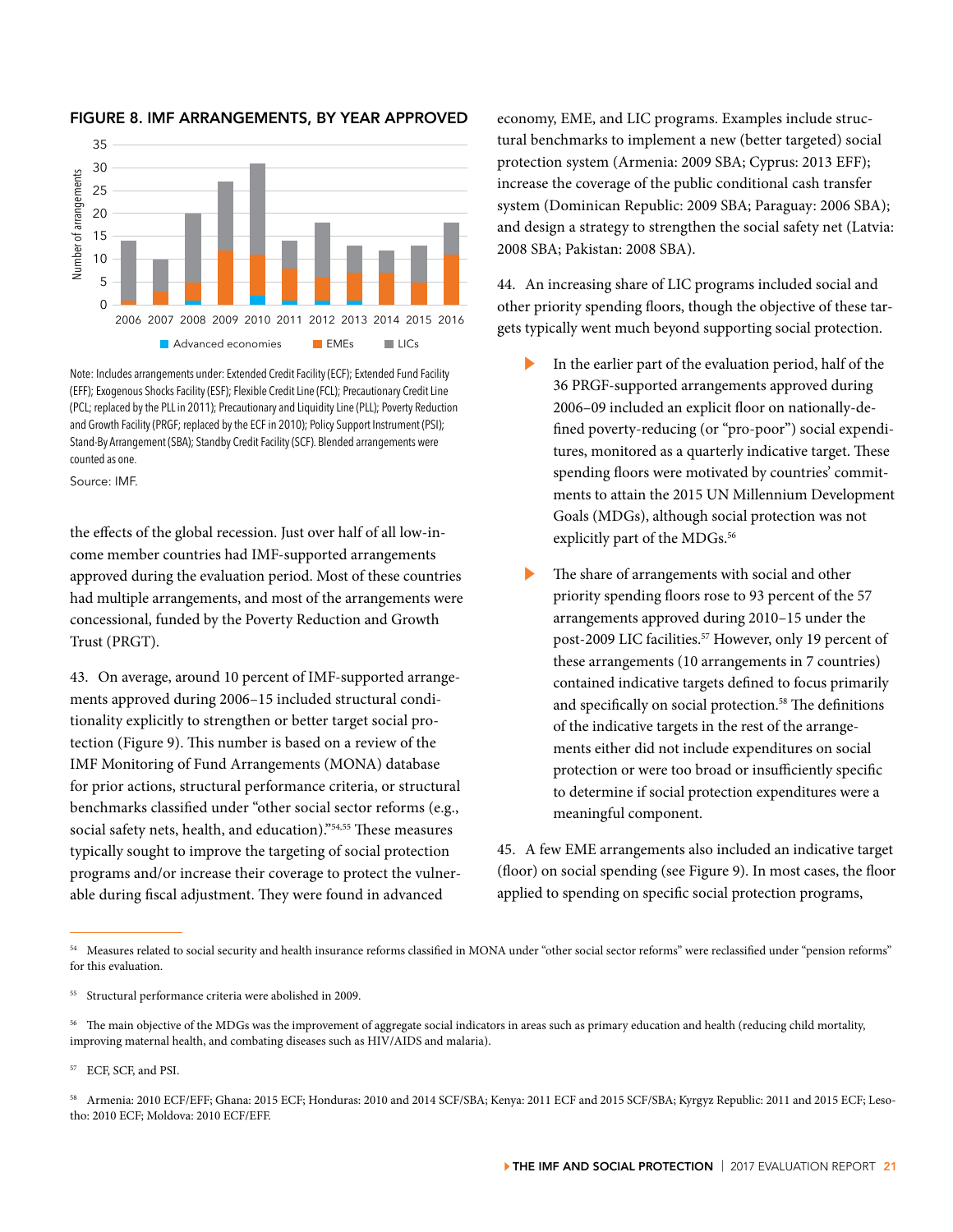

## FIGURE 9. IMF ARRANGEMENTS WITH CONDITIONALITY AIMED AT STRENGTHENING SOCIAL PROTECTION

Source: IEO analysis, drawing on IMF MONA database and program documents.

reflecting the intention to protect these programs (and the vulnerable populations they served) in the face of budgetary retrenchment (e.g., Armenia: 2014 EFF; Jamaica: 2013 EFF; Pakistan: 2013 EFF). There were no social spending floors in the advanced economy programs. Some advanced economy and EME programs explicitly incorporated social safety net expenditures in the macroeconomic framework without specifying formal conditionality (e.g., Iceland: 2008 SBA; Romania: 2009 SBA; El Salvador: 2010 SBA).

46. In advanced economy programs, the IMF mainly played a supportive rather than lead role in efforts to minimize the social costs of adjustment. IMF press releases for the programs in Greece, Ireland, Portugal, and Cyprus emphasized the need to protect vulnerable groups and/or strengthen social safety nets. In Iceland and Ireland, the two cases where program ownership was highest, the authorities themselves played a key role in designing a fiscal adjustment plan consistent with their social objectives including the maintenance of universal benefits. The IMF was generally supportive of the authorities' plans, although it endorsed Iceland's Nordic welfare state model but urged Ireland to move away from universal benefits towards targeted support to the most vulnerable groups.<sup>59</sup> In the other countries, IMF staff addressed macro-critical social protection issues (e.g., pension reform in Greece) in coordination with the European Commission (EC). Only in Cyprus was the IMF actively involved through structural conditionality and related

47. In EME programs where the IMF played an active role on social protection, it did so in collaboration with partner institutions. In all the EME program country cases studied for this evaluation, specific social safety net measures were designed with the assistance of the World Bank or other institution(s). The IMF's main contribution was to embed the measures in its program design and to insert structural benchmarks in the programs if necessary to keep the reforms on track (e.g., in the Dominican Republic's 2009 SBA). In interviews for this evaluation, World Bank staff were uniformly appreciative of the IMF's support and rated highly their cooperation with IMF staff.

48. In LIC programs, the IMF sometimes played a significant advocacy role in favor of strengthened social safety nets. In most cases, the World Bank and/or other institutions were already involved in assisting the country authorities in setting up or expanding the social safety net, including designing and implementing means-testing mechanisms. Interviews with Fund and Bank staff usually revealed close cooperation in this area, especially in the field. Fund staff were aware of and generally supported the Bank's work in this area although they did not always report on its details in staff reports. IMF staff with experience in African LICs noted that finance ministers were sometimes unenthusiastic about cash transfers and skeptical that

TA to reform the social protection system (with assistance from World Bank experts).

See Wagner and Zhou (2017) for case studies on Iceland and Ireland.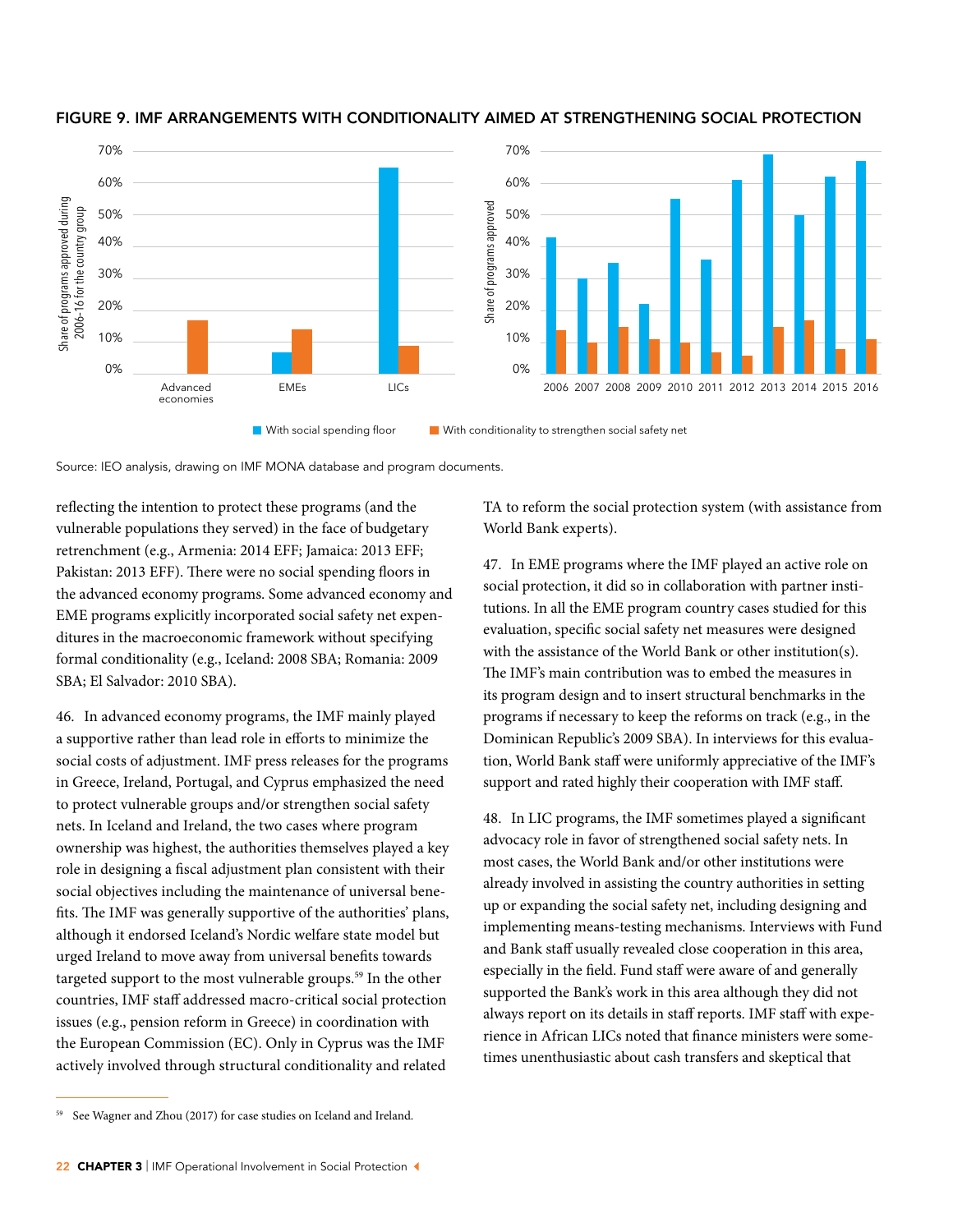targeted schemes could work.<sup>60</sup> Importantly, while the World Bank and/or other development partners may have worked with the relevant ministry on the practicalities of improving the social safety net, the IMF had a direct line to the more powerful finance ministry. Staff of the World Bank and other institutions (such as UNICEF and the ILO) noted that recommendations from the IMF tended to carry more weight with those in power within the government.

49. Concretely, the IMF's role in many LIC programs was to try to find fiscal space in the macroeconomic framework for social protection expenditures. In identifying expenditures to cut to make room for enhancing the social safety net, IMF staff often zeroed in on energy price subsidies.<sup>61</sup> Thus, a frequent theme of IMF advice—which was in line with the World Bank's approach—was to reduce and eventually abolish energy price subsidies to create fiscal space for a well-targeted social safety net.62 Where staff did manage to carve out fiscal space for social protection, the amounts were typically modest—well under 1 percent of GDP, for example. In one case (Mongolia), the IMF-supported program included conditionality to shift from universal to targeted social transfers.

50. How effective was the IMF's involvement in social protection in the program context? This evaluation did not undertake an impact assessment of IMF interventions on the welfare of vulnerable groups, which would have required a much larger study. Instead, it focused more narrowly on the authorities' perceptions of the usefulness of the Fund's advice on social protection and the extent to which the advice was implemented. On this basis, among advanced economies, the IMF's involvement was more effective in Cyprus, where a guaranteed minimum income scheme was introduced to support vulnerable groups affected by the crisis (a structural benchmark under the 2013 EFF-supported program) than in Portugal and Greece. According to Portuguese authorities interviewed for this evaluation, IMF staff were primarily focused on fiscal consolidation during the program and they evinced little interest in the social impact of reform measures, preferring to leave such matters to the European institutions. Former Greek authorities criticized

the IMF for lacking sufficient understanding of the country's social protection system (see Heller, 2017).

51. In EMEs, the IMF's involvement helped to strengthen social protection in some cases but not in others. Country authorities were pleased when the IMF supported their proposals to scale up social protection during an adjustment program (e.g., in the Dominican Republic and El Salvador). However, the IMF's efforts to protect the vulnerable from adverse effects of program measures were not always well-received by authorities and conditionality to that effect was not always met. In some countries (e.g., Latvia), the authorities pushed back against the IMF's advice to raise social spending, arguing that the existing social safety net was adequate and that a slower fiscal adjustment would only prolong the pain. In others (e.g., Tunisia), implementation capacity constraints and administrative delays led to the indicative target on social spending being missed repeatedly. Country authorities interviewed for this evaluation said they were surprised to see the IMF taking such an active interest in protecting social spending in Fund-supported programs and some felt that the indicative targets placed an unwelcome additional constraint on their ability to meet what were usually already ambitious fiscal balance targets.

52. In LICs, the IMF's advocacy of social protection was generally highly appreciated by its development partners. Staff of other institutions including the World Bank, UNICEF, and the ILO indicated to this evaluation that the IMF's involvement in social protection gave greater visibility to the issue in the country and more importantly, helped to secure budgetary funding for their proposed reforms (see Klugman and others, 2017). While some commentators criticized the IMF for paying lip service to social protection—in the form of the now ubiquitous phrase "… while protecting the most vulnerable in society"—many development partners and CSOs interviewed for this evaluation said that this was sufficient and appropriate as a contribution from the Fund. Many of them, in fact, suggested that the IMF should stop there and not go on to recommend "well-targeted" policies. On the other hand, some IMF staff told the IEO that they were not entirely comfortable advocating what seemed to them a "black box" of social protection measures.

<sup>60</sup> See the staff interview in "Social Safety Nets Key to Helping Poorest in Burkina Faso," *IMF Survey*, February 11, 2013. The evaluation heard similar views from other staff members.

<sup>&</sup>lt;sup>61</sup> While direct price subsidies for staple foods were also common in some LICs, these expenditures tended to be much smaller compared to energy subsidies.

 $62$  In some cases (e.g., Bangladesh, Honduras, and Senegal), this recommendation was translated into structural conditionality in a Fund-supported program. See Feltenstein (2017) and Klugman and others (2017).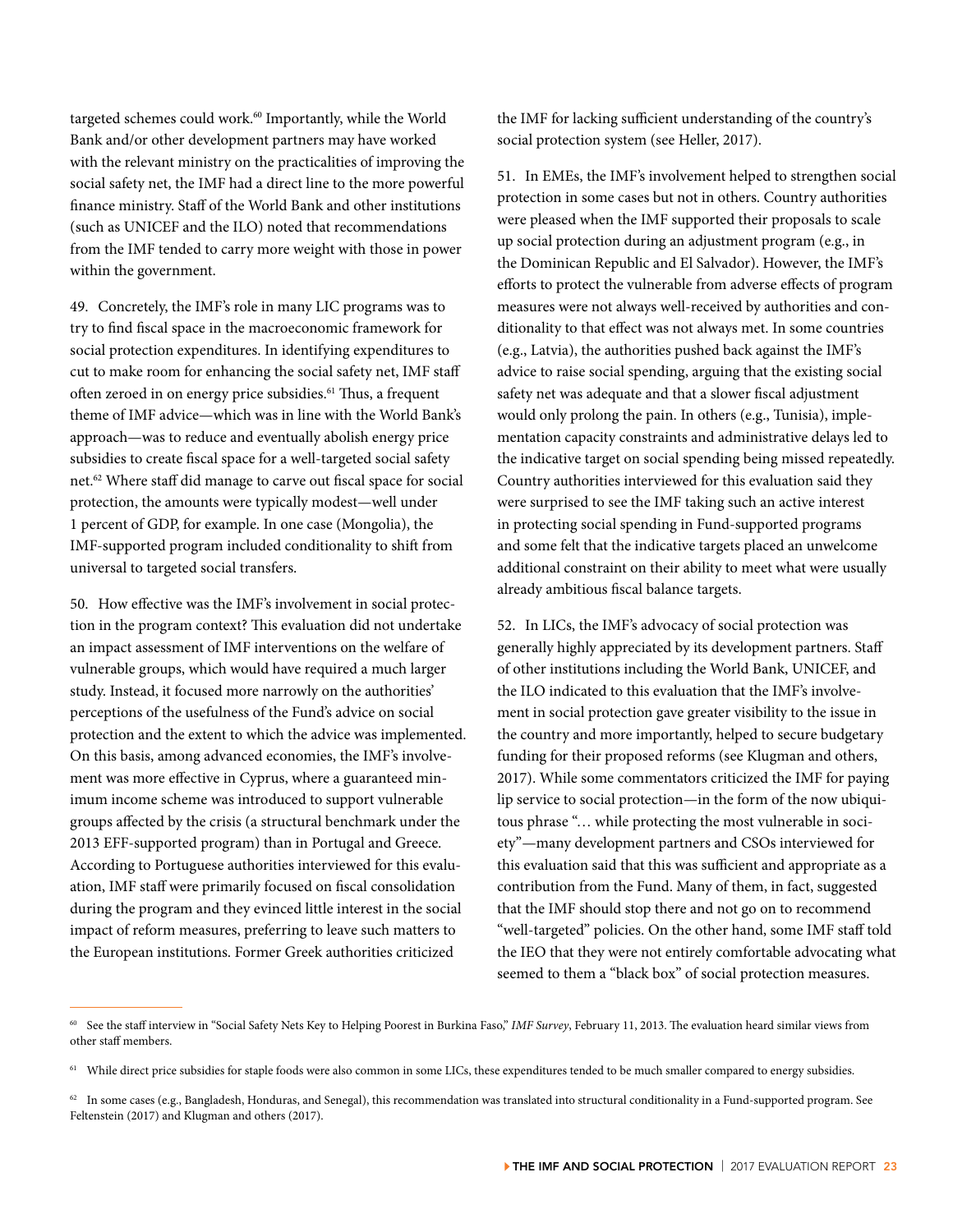53. However, the IMF's efforts to promote better targeting of social protection in LICs had mixed results on the ground. IMF staff often underestimated the time and complexities involved in developing and implementing means-tested benefits and the administrative and political challenges inherent in excluding population groups from benefits. Staff did not always follow up consistently on the country's progress in developing a better targeted social safety net, which some mission chiefs saw to be outside their domain. Sometimes the degree of attention to social protection in an IMF-supported program would shift over time, as other issues rose in urgency. The view from LIC authorities who spoke to the IEO was that their countries usually implemented social safety net programs independently of the IMF, with the assistance of the World Bank, UNICEF, and/or other development partners. In some cases, replacing universal benefits with targeted schemes met with not just political but also cultural resistance and even when implemented, did not have lasting effects (e.g., Mongolia).

54. Social and other priority spending floors in IMF-supported LIC programs were generally not very useful for safeguarding social protection expenditures. As noted earlier, while over 90 percent of arrangements approved during 2010–15 under the post-2009 LIC facilities included social and other priority spending targets, these included a broad range of spending items and less than 20 percent of these spending targets focused primarily and specifically on social protection.63 Previous IEO evaluations also saw room for improvement in focusing these spending targets.<sup>64</sup> Staff interviewed for this evaluation were well aware of the shortcomings of this indicator and the box-ticking nature of the monitoring exercise. In one case (Mozambique), staff simply stopped monitoring the indicative target, explaining that it was basically of no use in protecting critical social spending. But there were better experiences too, e.g., in Honduras, where staff supported a new indicator more narrowly focused on social protection that was proposed by the authorities in the 2010 SBA/SCF-supported program, and

included an adjustor to allocate a portion of any excess tax revenue over projected amounts to such spending.

55. Did IMF-supported programs inadvertently "do harm" to social protection? This evaluation did not assess whether social protection increased or decreased as a result of IMF-supported programs due to conceptual and attribution problems.65 However, the evaluation did find that the IMF, in pressing for social-protection-reducing reforms (such as pension reform or energy subsidy reform) in a program context, often sought to mitigate potential adverse impacts on vulnerable groups.

- ▶ *Pension reforms:* As shown in Figure 10, conditionality pertaining to reforms of the pension and/or social security system was a feature of many programs. These reforms were usually motivated by short- and medium-term budgetary pressures in the context of fiscal adjustment, and benefit cuts essentially involved reducing protection for certain population groups. In many cases, staff addressed distributional concerns by proposing that reforms protect the pensions received by the bottom group of pensioners and/or limit the pensions received by the top group or "privileged pensioners" although the authorities did not always agree with staff (Heller, 2017). Program measures involving pension cuts were usually very contentious—Greece being one of the most challenging cases for the IMF and, in several European countries, ended up being reversed by the Constitutional Court because they were judged to violate the acquired rights of pensioners.<sup>66</sup>
- ▶ *Energy subsidy reforms:* While reforms of generalized energy price subsidies were often promoted by the IMF to finance more efficient social protection (i.e., expenditure reallocation), in many LIC and EME programs they were needed first and foremost for expenditure rationalization (see Figure 10). These energy subsidy cuts were often viewed by governments as weaken-

<sup>&</sup>lt;sup>63</sup> According to IMF (2017b), the social and other priority spending targets were met in more than two-thirds of PRGT- and PSI-supported programs during 2010–16. However, the effect on actual spending on social protection is unclear given the broad coverage of most of these targets.

<sup>64</sup> IEO (2004) concluded that expenditures designated as poverty-reducing under the PRGF were not all truly pro-poor; IEO (2007) noted that authorities in Sub-Saharan Africa preferred to focus pro-poor spending on infrastructure more than on social safety net programs; and IEO (2014a) found insufficient analysis by IMF staff on the quality of these expenditures and the shortfalls in meeting the expenditure targets.

<sup>&</sup>lt;sup>65</sup> Conceptually, there are always tradeoffs in policymaking, and all policies—not just social protection policies—have distributional impacts and consequences for social welfare. Even if one could objectively measure social welfare pre- and post-program, it would not be possible to determine how much of the change could be attributed to specific actions by the Fund in the absence of a counterfactual.

<sup>&</sup>lt;sup>66</sup> See Heller (2017); Tan and Selowsky (2017); and Wagner and Zhou (2017).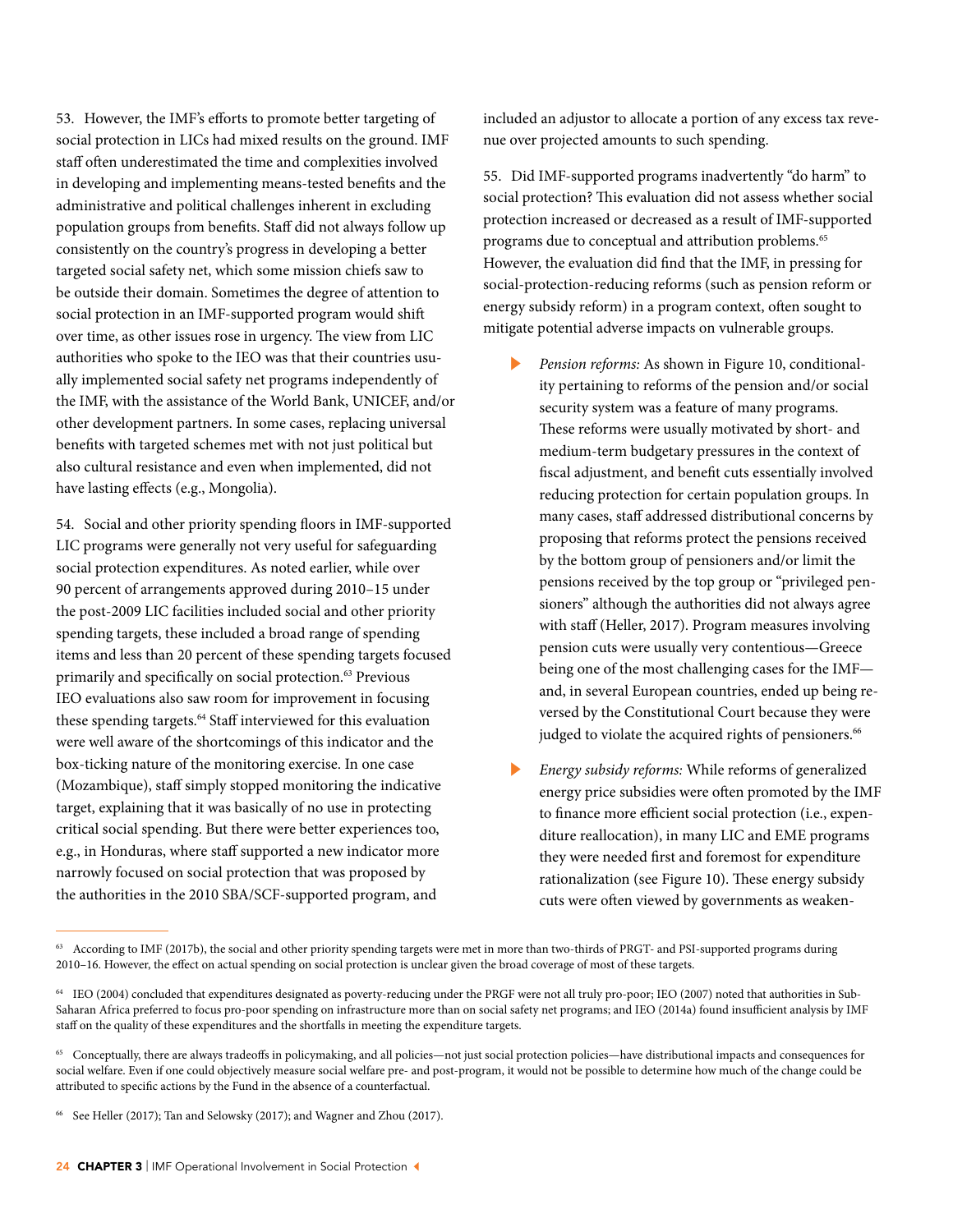

### FIGURE 10. IMF ARRANGEMENTS WITH CONDITIONALITY ON PENSION REFORM AND ENERGY SUBSIDY REFORM



**Nuth conditionality on pension/social security reforms** With conditionality on energy subsidy reform

Source: IEO analysis, drawing on IMF MONA database.

ing social protection.<sup>67</sup> This evaluation found, based on case study evidence, that even when expenditure rationalization was the primary reason for reducing energy price subsidies, IMF staff also paid attention to the social implications and suggested targeted mitigating measures for the poor.<sup>68</sup> In most cases in practice, country authorities chose to retain certain subsidies such as those on fuel products commonly used by the poor, lifeline electricity tariffs for low-usage consumers, public transportation vouchers, etc., and IMF staff, recognizing their pragmatic benefits, did not object (Feltenstein, 2017).<sup>69</sup>

# C. TECHNICAL ASSISTANCE

56. During the evaluation period, FAD provided TA related to social protection issues to over 60 countries.<sup>70,71</sup> Some countries received multiple TA missions. The provision of TA by the IMF reflects both demand (for assistance by country authorities) and supply (of resources in FAD).<sup>72</sup> Although historically IMF TA was concentrated in EMEs and LICs and rarely needed in advanced economies, during the evaluation period, the IMF provided TA in these areas to some crisis-struck advanced economies (Figure 11). About 9 percent of TA reports addressing social protection issues were for advanced economies, with the rest roughly equally divided between EMEs and LICs. On average, around 45 percent of TA reports addressing social protection issues were prepared in the context of an ongoing program.

<sup>67</sup> One-third of IMF arrangements approved during 2006–15 contained structural conditionality pertaining to price subsidy reform (categorized in the MONA database under "public enterprise pricing and subsidies" and "price controls and marketing restrictions"). These program conditions were related to price subsidies for energy (fuels and electricity); there were no program conditions related to food price subsidies.

<sup>68</sup> See Feltenstein (2017); Klugman and others (2017); and Tan and Selowsky (2017).

<sup>&</sup>lt;sup>69</sup> As noted in Feltenstein (2017), many countries did manage to effectively eliminate energy price subsidies through a step adjustment in prices and/or when international oil prices dropped, but few followed the Fund's recommendation to institute an automatic price adjustment mechanism and those that did, did not keep it for long.

<sup>70</sup> This figure is based on TA reports completed during the evaluation period. Since not all TA was provided through headquarters-based missions or involved the preparation of a TA report, this understates the number of countries receiving Fund TA on social protection policies.

 $71$  The IMF also offers training courses for member country officials on energy subsidy reform and on policies for inclusive growth. These courses are not tailored to individual countries' situations.

<sup>72</sup> See IEO (2014b) for a further discussion of TA allocation in the Fund.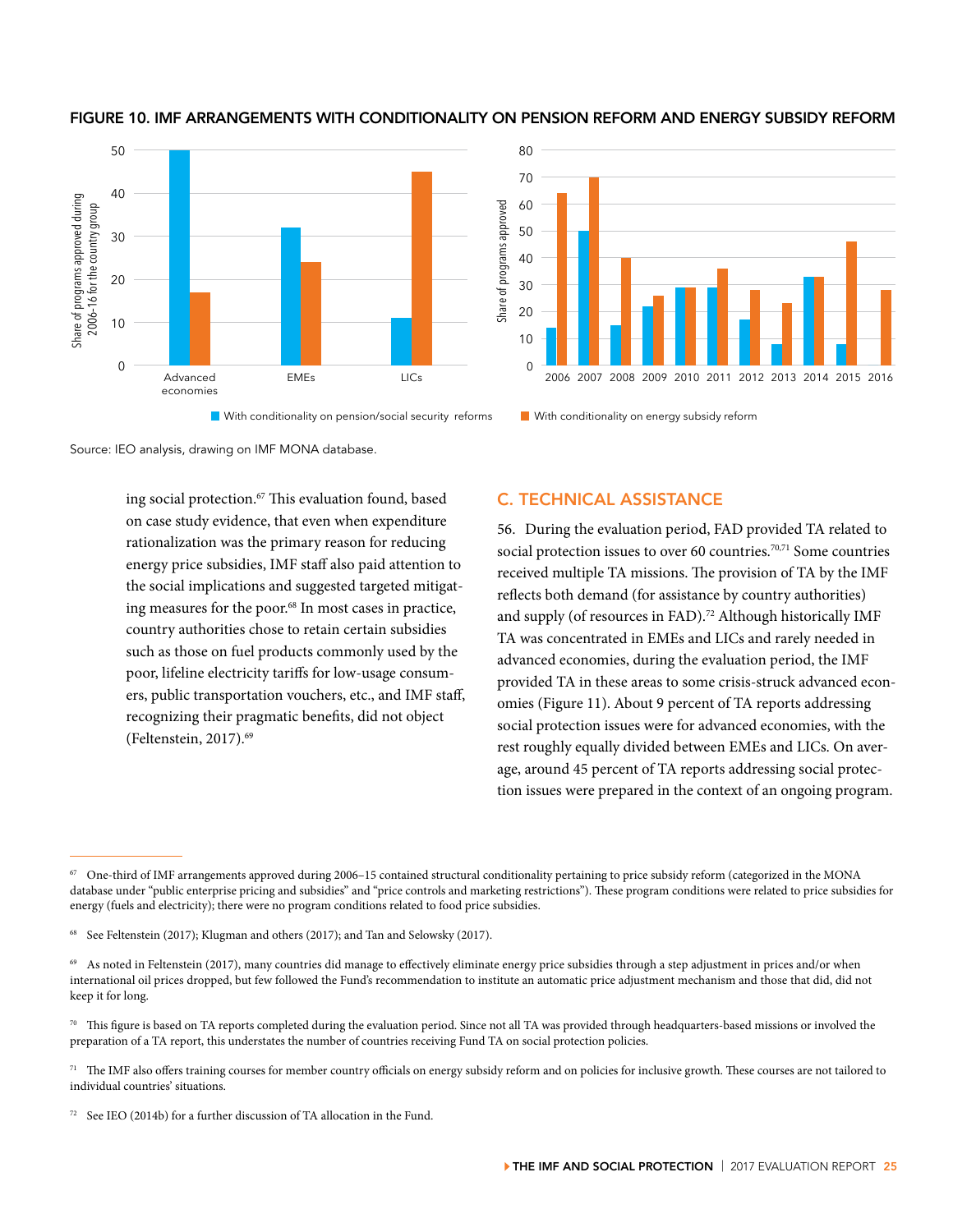### FIGURE 11. IMF TA REPORTS ADDRESSING SOCIAL PROTECTION



### **TA Reports, 2006–16, by Country Income Group**







Source: IEO.

57. The IMF was by no means the central player providing TA on social protection. The World Bank and other development partners—UN agencies (particularly the ILO and UNICEF), regional development banks such as the Inter-American Development Bank (IDB) and the Asian Development Bank (ADB), and bilateral aid agencies, among others—were much more actively involved in LICs and EMEs, with specific agendas for poverty reduction, sectoral policies, and the extension of social protection. These institutions provided technical support on social protection programs, including design and implementation details, as well as monitoring and evaluation. Most advanced economies and many EMEs had sufficient domestic capacity and/or access to other resources (e.g., private consultants) to analyze social protection issues without IMF support.

58. IMF TA missions addressed social protection policies both directly and indirectly. The direct focus included assistance on reforming the pension system or the social safety net. In

addition, TA missions whose primary purpose was to advise on options for expenditure rationalization, food or energy price subsidy reform, or tax reform sometimes touched on social protection policies as well. Both types of TA focused primarily on the fiscal dimension. They typically looked at distributional implications but did not dig deep into specific design aspects of social protection programs or questions such as the adequacy of program coverage or benefits. In that respect, there was little overlap with the World Bank's work.

Expenditure rationalization (usually in the context of an ongoing program) was the main avenue through which TA addressed social protection policies in advanced and emerging market economies (see Figure 11). TA reports on expenditure rationalization were essentially mini versions of World Bank Public Expenditure Reviews. They typically provided a brief background, outlined the main issues, and discussed